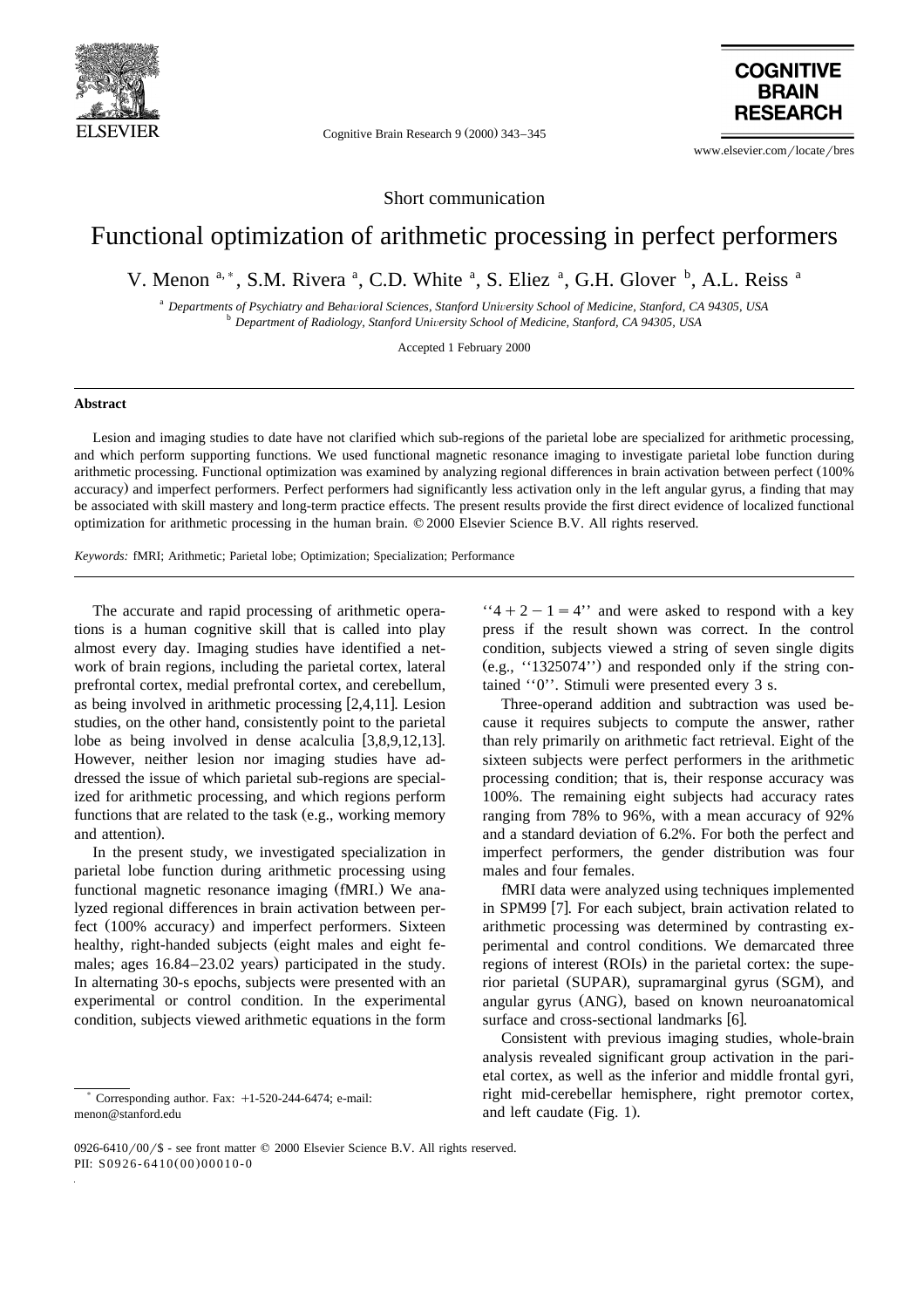

Fig. 1. Brain areas that showed significantly greater activation during arithmetic processing, contrasted to the control condition, included the inferior and middle frontal gyri as well as the angular and supramarginal gyri in the parietal cortices. Angular gyrus is shown outlined in blue.

A three-way ANOVA was performed, using the percentage of voxels activated in each ROI, with a betweensubjects factor of Group (perfect, imperfect performers) and within-subjects factors of ROI (SUPAR, SGM, ANG) and hemisphere  $(L, R)$ . A significant three-way interaction emerged between Group, ROI and Hemisphere  $F(2,28) =$ 3.76,  $p = 0.035$ . This interaction was further examined by conducting a two-way (Group  $\times$  ROI) ANOVA for each hemisphere. The right-hemisphere ANOVA yielded no significant interaction ( $p = 0.743$ ) or main effects. By contrast, the left-hemisphere ANOVA yielded a marginally significant interaction,  $F(2,28) = 3.21$ ,  $p = 0.055$ . This interaction was further explored by examining group differences in each of the three regions using two-tailed *t*-tests. Perfect performers had significantly decreased activation only in the left angular gyrus,  $F(1,14) = 8.01$ ;  $p = 0.013$ (Fig. 2). No other region showed a significant relationship between activation and performance category. The mean activation in the perfect performers  $(M = 8.38)$  was less than half that of the imperfect performers  $(M = 17.12)$ . Further, the variance in activation in this region was

significantly less for the perfect  $(SD = 3.45)$  than for the imperfect  $(SD = 8.03)$  performers (Levene Test,  $F(1,14)$ )  $s = 4.71$ ,  $p = 0.047$ . Tested against the null hypothesis of no activation, perfect performers showed significant activation in this region  $(t(7) = 6.87; p < 0.001)$ , as did the imperfect performers  $(t(7) = 6.03; p < 0.001)$ . Within the group of eight imperfect performers, there was a trend toward decreasing activation in the left angular gyrus with increase in accuracy score; however, this correlation was not significant (Spearman,  $R = -0.42$ ,  $p = 0.30$ ).

Similar to accuracy, the variance in the reaction time (RT) scores of the perfect performers was less than half that of the imperfect performers  $(SD = 188.25$  and 409.86 ms, respectively). In addition, the RT of perfect performers was about 300 ms faster than that of imperfect performers  $(M = 1844$  and 1548 ms, respectively),  $t(14) = 1.85$ ,  $p <$  $0.05$  (one-tailed).

The whole-brain analysis revealed significant activation in the prefrontal cortex, consistent with what has been reported in several studies of arithmetic processing  $\left[1, 2, 4, 5, 10, 11\right]$ . In a post-hoc examination, we used two-



Fig. 2. Perfect performers had significantly less activation than imperfect performers only in the left angular gyrus (left-hand image in Fig. 1, outlined in blue).